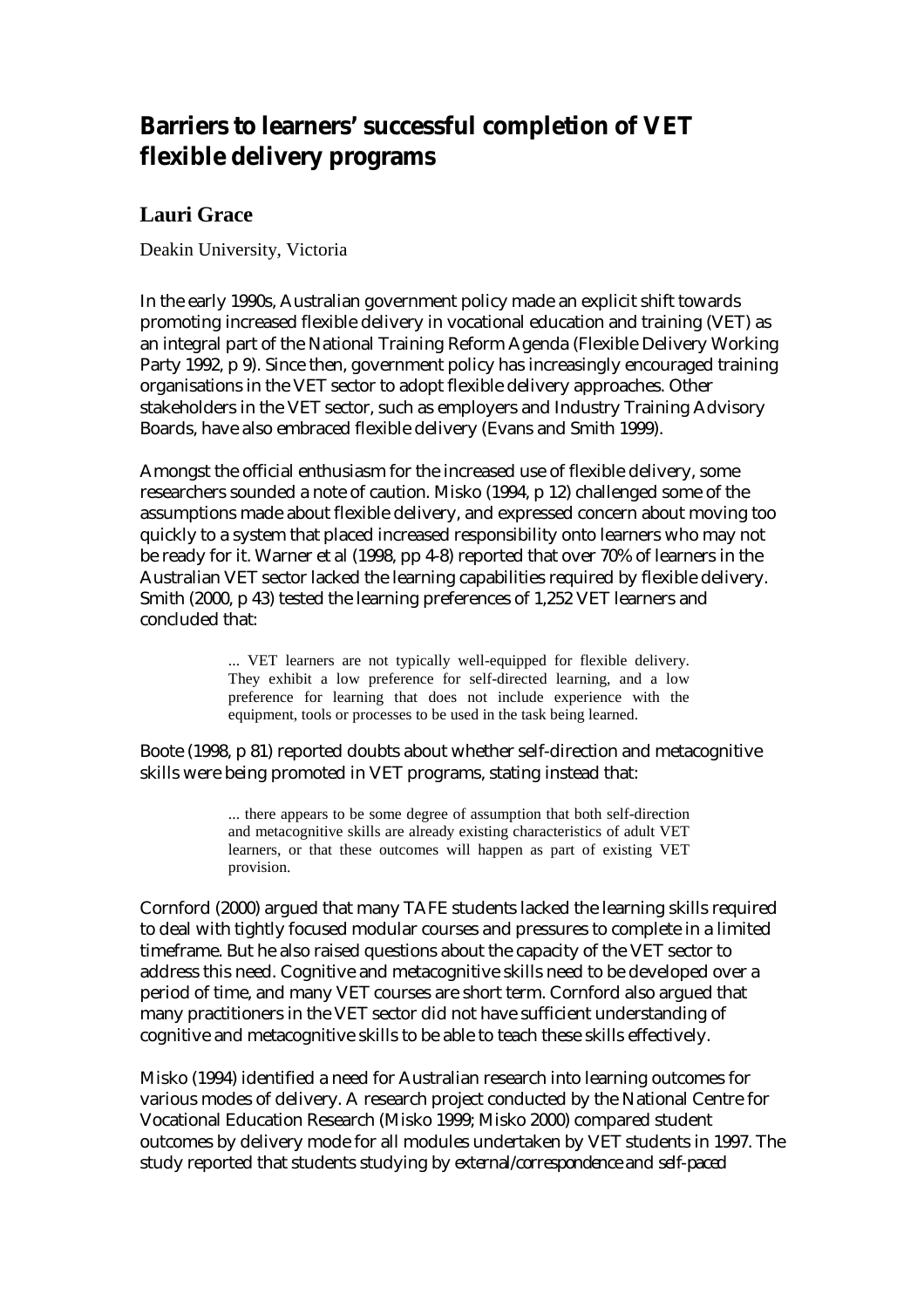*unscheduled* delivery modes had higher non-completion rates and lower pass rates than students studying by other delivery strategies (Misko 1999).

The qualitative data reported in this study was drawn from a survey of students who had successfully completed their studies (Misko 1999; Misko 2000). Misko noted 'Although this data can provide us with some good information … it does not provide the whole picture' (1999, p 13). Similarly, the students who participated in the qualitative component of the study reported by Warner et al (1998) were those who were enrolled in VET courses, or had completed their studies. There are real practical difficulties in obtaining information from former students who have failed or withdrawn from their studies. One of the respondents in the study by Warner et al (1998, p 51) commented:

> ... one of the major issues is level of drop-out and you can only ask the people who complete the course, you can't ask the drop-outs. Very very few studies, none to my knowledge, actually do follow-ups on people who don't complete.

Possible explanations for high attrition and failure rates may be found in the wide body of literature addressing flexible delivery and open and distance education in Australia and overseas. This literature has identified many specific factors that contribute to the success or otherwise of adult learners, particularly those participating in flexible delivery. Some of these factors include:

- The student's readiness for self-directed learning (Boote 1998; Calder and McCollum 1998; Cornford 2000; Misko 1994; Smith 2000; Warner et al 1998).
- Their ability to balance the time demands of study with other commitments such as family and work (Evans 1994; McAlister 1998; Thorpe 1987; Toussaint 1990).
- Whether the student has the literacy levels required to succeed in resourcebased learning (Misko 1994). In some cases, the issue may not be one of literacy as much as familiarity with the language used within their field of study (Northedge 1987).
- The student's ability to understand and deal with assessment requirements (Cheung 1998; Grugeon 1987; McAlister 1998; Northedge 1987).
- The student's level of motivation (Misko 1994; Toussaint 1990), which is especially important to the success of those studying voluntarily (Thorpe 1987).
- In some cases, an adult learner's previous educational experiences can influence whether he/she succeeds when returning to education in later years (Evans 1994; Thorpe 1987).

Overall, there seems to be wide agreement that in most cases success is not determined by a single factor, but by the 'complex interplay of the issues involved in (a) student's decision to withdraw' (McAlister 1998, p 287). Participation in education as an adult involves both positive and negative aspects (Evans 1994; Northedge 1987;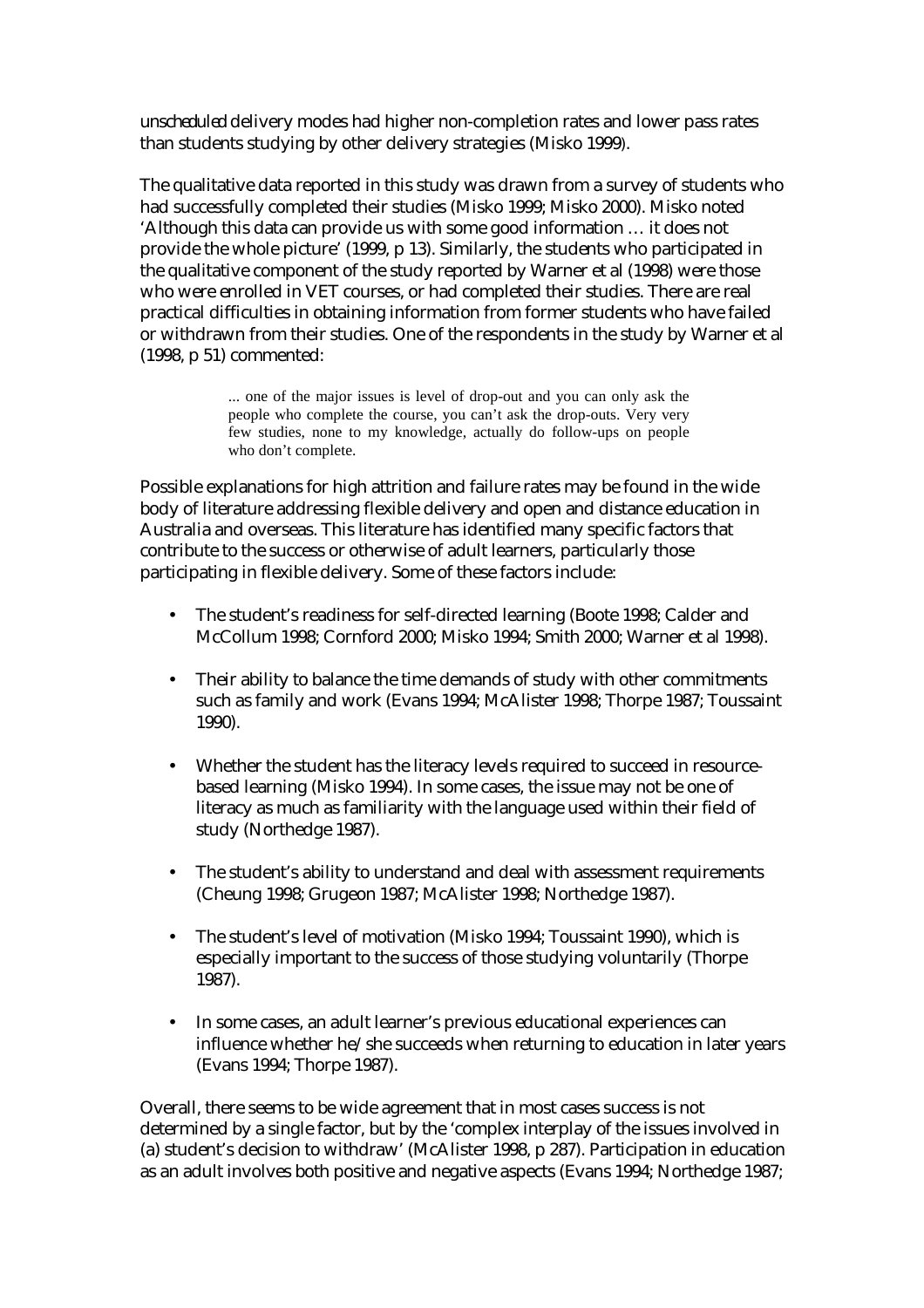Woodley 1987). Decisions to withdraw are made when the sum of the negative aspects of the educational experience outweigh the sum of the positive aspects (Woodley 1987).

As a practitioner in the VET sector, I hear the stories that my students tell about their experiences with flexible delivery. I believe that there is much in these stories that can help us understand the phenomenon of low pass rates and high attrition rates in some modes of educational delivery. But when I read the literature available to me, the voices of these students do not come through and their stories do not appear.

When I read, for example, that a sample of 28,840 module enrolments in computing courses by *external/correspondence* delivery mode achieved a module pass rate of only 44.2% (Misko 2000, pp 4-6), I acknowledge that I am interested in the students who passed and how they achieved it – but what I *really* want to know is what happened to the students represented by the remaining figure of 55.8%.

### **Method**

What kind of research is needed? Woodley (1987, pp 66-67) argued that:

If we are to arrive at a more complete understanding of why an individual drops out, it seems that we must move beyond the usual 'check list' approach. We must take into account what participation means to an individual and the total context in which he or she is studying. We must treat dropping out as a complex process in that it generally involves numerous inter-connected causal factors and often builds up over time.

Such understanding and awareness can be provided through case study methodology:

> A case study design is employed to gain an in-depth understanding of the situation and meaning for those involved (Merriam 1998, p 19).

McAlister (1998, p 287) has used case study methodology to provide:

... an account of both personal experience of distance study and a decision-making process about drop-out that is rarely accessible in larger quantitative studies.

Evans (1994, p 16) stated that students' stories can provide 'an insight into the main aspects of students' contexts which are often invisible to open and distance educators'.

This was the rationale underpinning my research project. I interviewed six adults who enrolled in flexible delivery VET courses but who did not achieve a successful outcome at their first attempt. The intention was not to conduct extensive research that would support broad generalisations about students who do not succeed in this mode of delivery. Rather, the intention was to study the complexity of each individual case, working towards an understanding of the diverse range of factors that together contributed to each of these students not successfully completing their course. This paper presents two case studies, based on the actual experiences of students who participated in my research.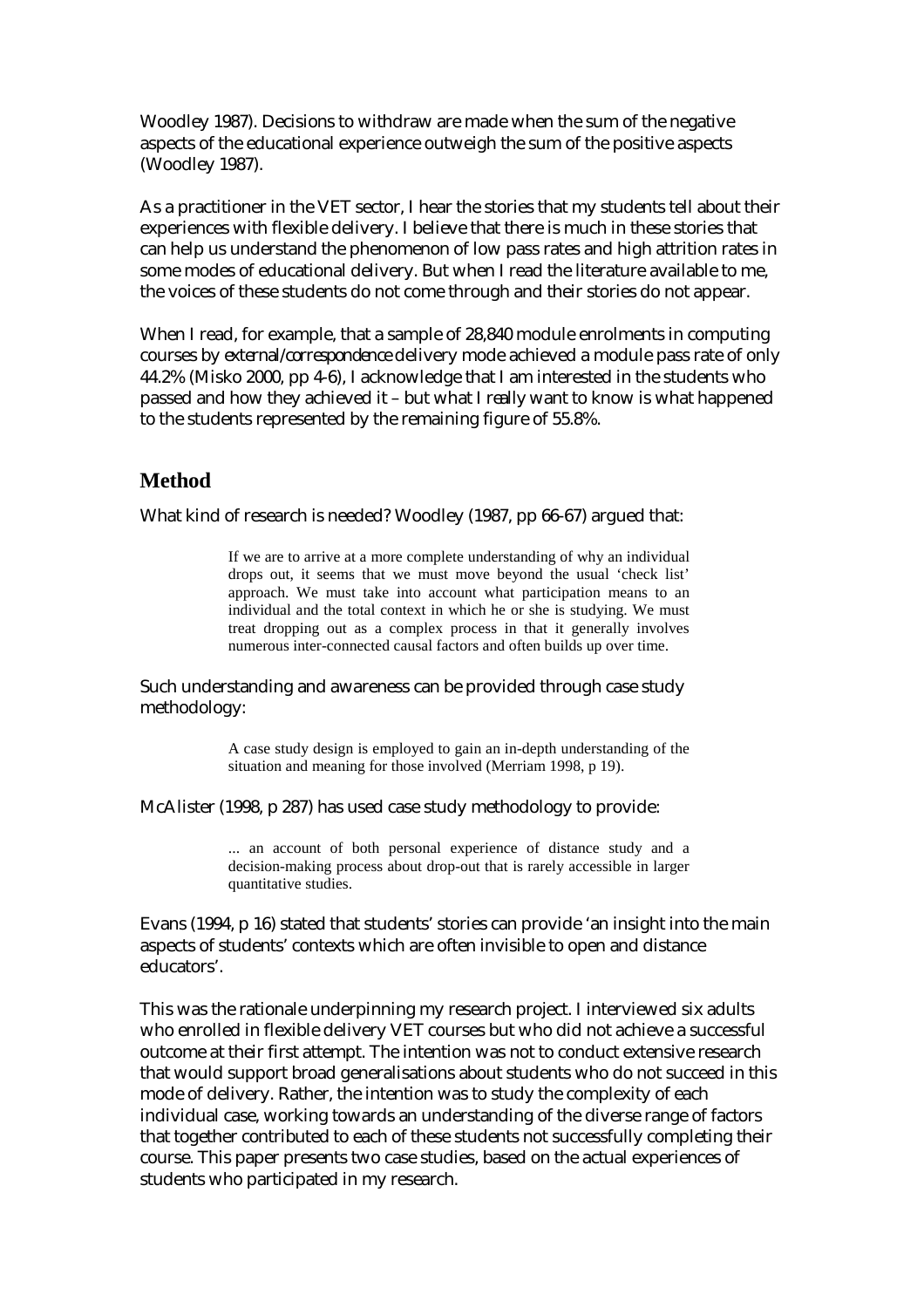### **Keryn's story**

Keryn returned to study because she felt that her employer had begun to value qualifications more highly than practical experience.

I wanted to get some qualifications to put myself back up in the league.

Flexible delivery enabled her to fit study around her work and family obligations:

There's no other option when I have three kids and work night shift – short of putting the kids into day care, and I didn't want to do that. Flexible delivery was brilliant ... I could work out when I wanted to do it.

She liked the idea of being able to study at her own pace and at times convenient to her.

> I've developed very good time management skills, that's why I started the study in the first place. ... I could see the time frames. I knew that I'd have a couple of hours a week to apply to study

Keryn initially enrolled in two units. She particularly enjoyed these units, as the content was new and relevant and she found the assessment tasks meaningful.

> The first two units were exactly it. The units were so relevant to the issues at work. … I had lots of examples to use from my workplace, and I was able to use my workplace as a case study for my assignment. I was also able to take what I learned in the course back to work and put in ideas and suggestions.

Shortly after Keryn enrolled, her mother was diagnosed with a terminal illness. In addition to her other responsibilities, Keryn provided care for her mother in the final months of life. Despite all that she had to cope with, Keryn successfully completed the first two units of her course. She enrolled in a further three units, but did not find these as enjoyable as the first two. The units she was now studying:

> ... seemed to go over things I'm already doing every day. I understand why those things are in the course. ... But the frustrating thing was that I'd already done a lot of this stuff. I'd been working with it and training other staff on the job for 10 years, so the enthusiasm wasn't over zealous.

Lack of interest in the course content was not the only issue for Keryn. She also experienced difficulty understanding assignment instructions.

> The instructions in some units were very vague, and it was difficult to be sure how much to write into it and how involved to get.

Cheung (1998) argued that students may not be motivated to complete assignment work if there is a feeling that it is not contributing to their understanding of the subject. Keryn was caught in a dilemma. She was confident of her ability to demonstrate competence, so she did not want to submit work that she felt was below standard. But she wasn't sure she had understood the assignment instructions. In the end, she completed most of the assignment tasks but did not submit her work for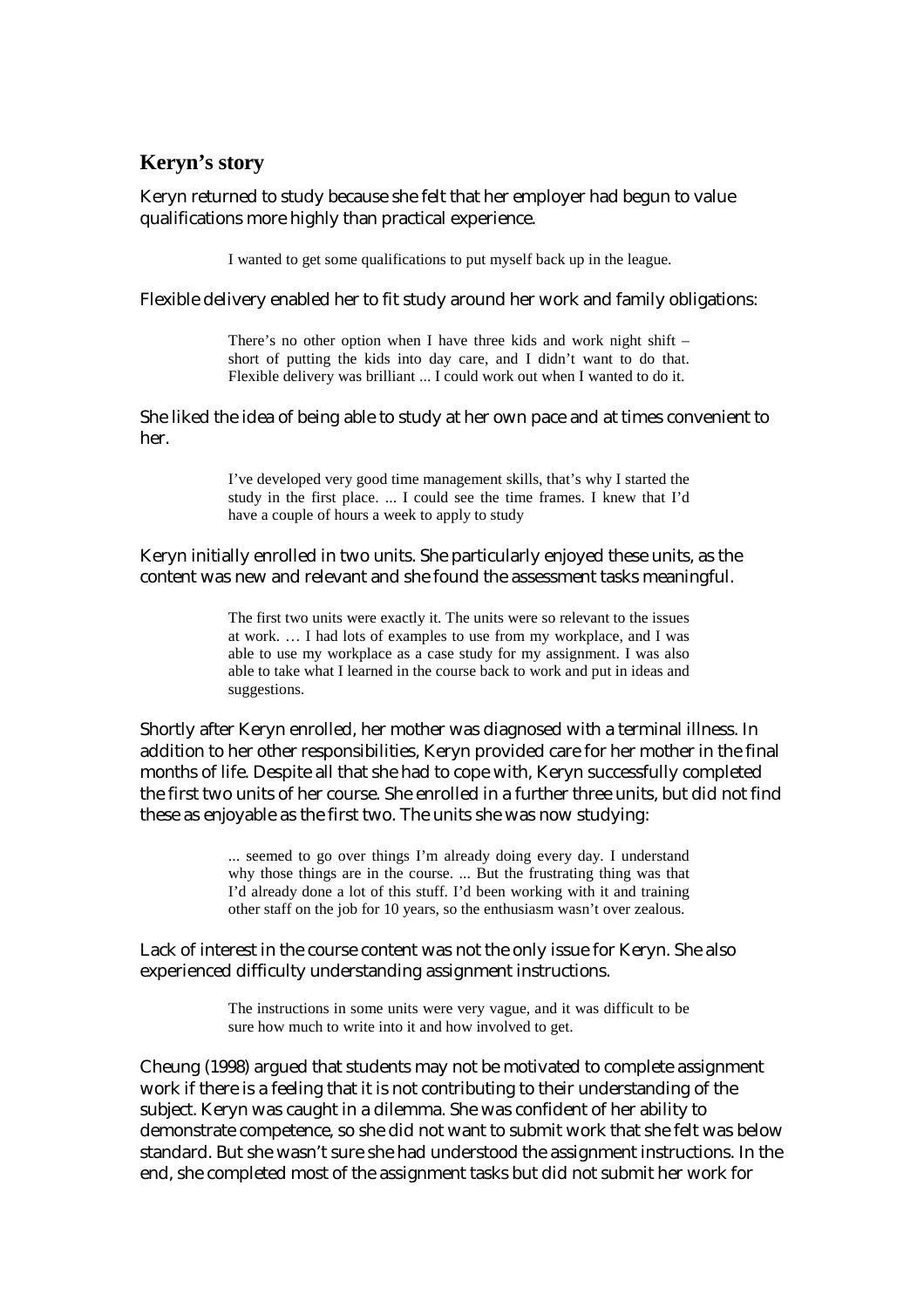assessment. She was concerned that getting a 'fail' result would be a 'black mark' on her student record.

Keryn's extensive work experience would appear to make her a good candidate for Recognition of Prior Learning (RPL). Despite her skills and experience, Keryn did not apply for RPL for any of the units she was enrolled in:

> I would consider it, but you have to pay to apply for RPL for each unit, and there's something like 30 units. You have to pay about \$65 or something per unit to apply for RPL – if you're applying for about a third of the units, that's a lot of money ... The cost to apply for RPL is more than the cost of doing the subject.

The RPL information booklet provided by Keryn's college suggests that her understanding of the fee structure was not correct. This is a key issue in Keryn's story, and a significant point for VET organisations offering courses through flexible delivery. It is not enough for training organisations to simply have RPL available. They also need to have strategies in place that make it accessible to students on a practical level, and this may be particularly important in flexible delivery. A student's level of motivation can be a significant factor in determining success (Misko 1994; Woodley 1987). That motivation can be supported by making the course content interesting (Woodley 1987) and by showing the student that they are making progress (Calder and McCollum 1998; Grugeon 1987). When students have extensive industry experience and can demonstrate the required competence, RPL can help maintain their interest by offering an alternative to studying material that is already known. It can also help them make progress by giving credit for existing skills.

Keryn's enthusiasm for the course was already declining. When her young daughter was diagnosed with a serious medical condition, Keryn reviewed her commitments and decided that she did not have the time to continue with her study. Rather than risk failing, Keryn withdrew from the three units she was enrolled in.

> We got a few extra things thrown into life. ... I just had to look at it and say that I can't quite do all this, what can we cut out of the picture?

Keryn valued education and enjoyed flexible delivery, yet she withdrew from a course that was apparently at a level that should have been well within her ability. Evans (1994, p 28) argued that:

> ... learners can be remarkably resilient about their pursuit of education ... (but)... they are not very resilient about education that they don't like.

On a positive note, Keryn described flexible delivery as 'brilliant'. She indicated that when her other time demands had settled down and she returned to study, she would again choose flexible delivery mode, but she also appeared to be developing a more strategic approach. She was able to confidently articulate what she would do differently next time.

> I'd get more information about the specific units. And then I'd go to RPL and see what I could cross off the list – then look at what's left.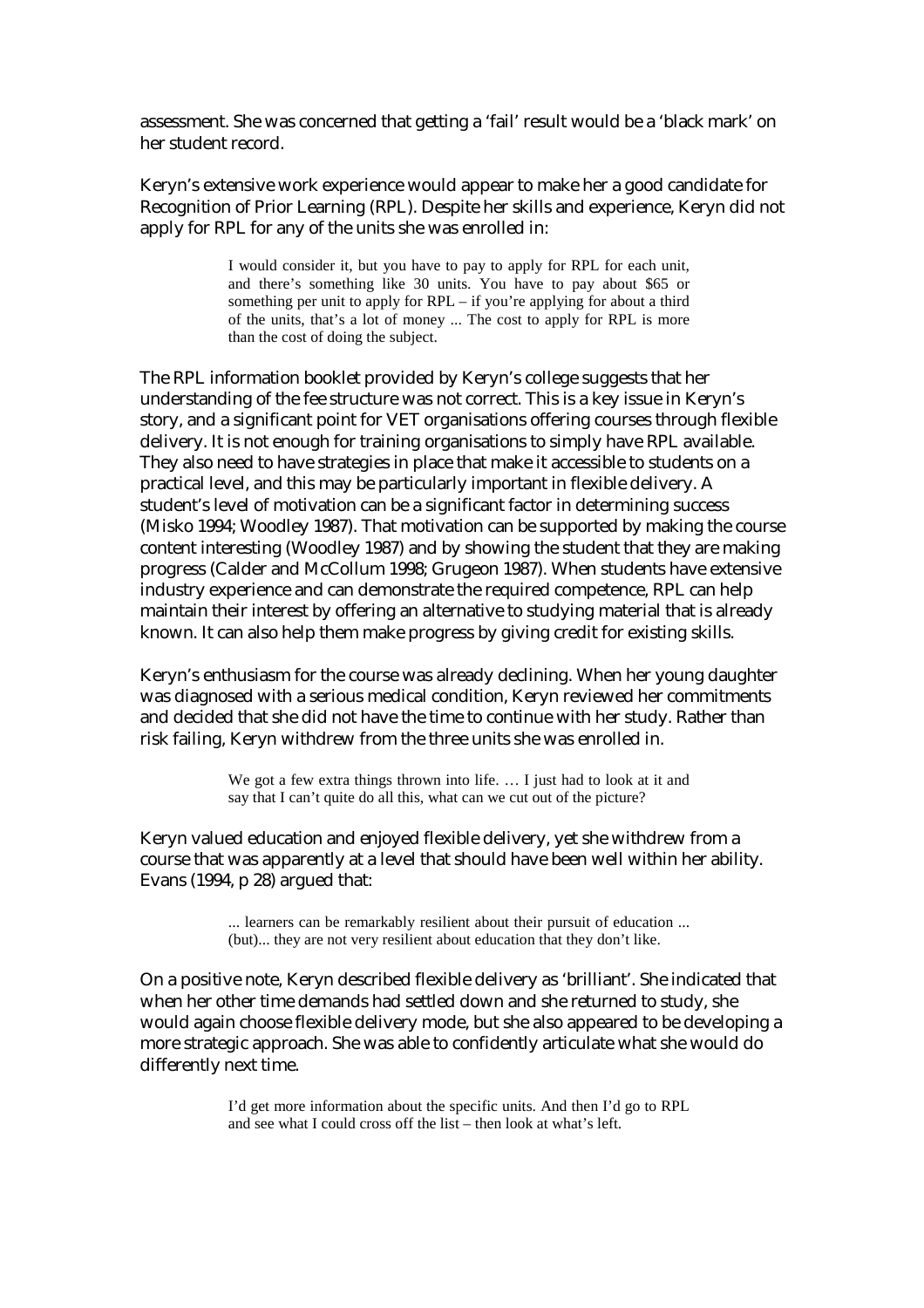## **Craig's Story**

At 22 years of age Craig found himself working in two 'dead-end' jobs, so he decided to study towards what he described as a 'real' career in the primary industry sector.

Craig saw a newspaper advertisement for a TAFE course that looked relevant to his interests, and he contacted the course facilitator.

> (The facilitator) made flexible delivery sound enticing – I could do study in my own time. So I joined.

Craig wasn't sure what he was expecting flexible delivery to be like:

I hated High School – detested it. You force yourself to study. I thought that if it was something you wanted to do, it would be different.

An initial misunderstanding saw Craig enrol in the equivalent of full-time study, attempting fourteen units in addition to his two jobs. This had a negative impact on his motivation to study.

> I worked out that I'd have to do an assignment every couple of days ... I was thinking 'I'm not ever going to get this finished, so what's the point in starting it?'

While participating in a series of on-campus study skills workshops, Craig realised that he was the only student attempting this workload. He spoke to the facilitator, and his workload was substantially reduced, but he still found it difficult to settle into an effective study pattern.

I just didn't like study. I found every type of excuse to not study.

At the study skills workshop Craig completed a learning styles activity.

It came out strongly in my learning style: I'm hands-on. I prefer to get out and do stuff, not sit in a classroom and read.

The content of Craig's course related to practical skills, but the delivery mode relied heavily on learning by reading. Research findings (Misko 1994; Smith 2000) have suggested that reading is not the preferred mode of instruction for many Australian VET students, and have questioned the capacity of flexible delivery to respond to the needs of individual learners if the delivery strategy relies heavily on text-based materials. In telling his story, Craig repeatedly talked about the difficulties he experienced.

> I'm a hands-on person, but the subject I'm studying doesn't allow for it ... Even though I'm a hands-on person, there is no give and take in how I learn, because it's all in a book.

The learning materials did in fact incorporate practical activities in the form of suggested excursions and site visits. Craig was unable to benefit from these activities because his learning materials were imported from another state. The recommended sites were not accessible, and Craig's college did not suggest alternative local sites.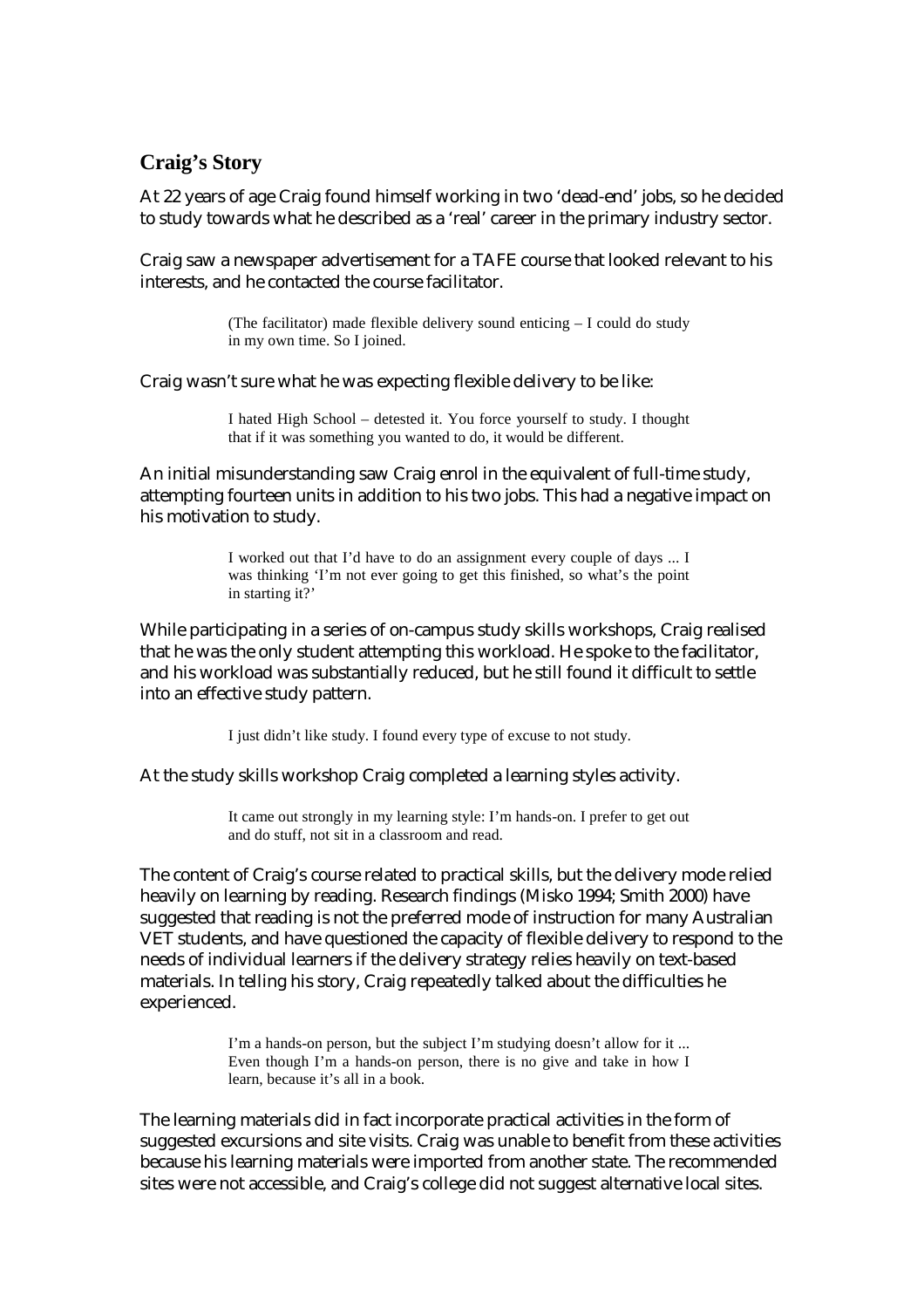Evans (1994) has argued that open and distance education can be structured in a way that gives students control over decisions about when and where to study, but leaves them with 'little option but to adhere to the curriculum ... and its required learning styles' (Evans 1994, p 68). This appears to be the situation in which Craig found himself.

> I got the impression that flexible learning was time flexible, not the way they taught you flexible. (The facilitator) was always saying 'You can do the course in 6 months or in 10 years' – but he never talked about the *way* you could do it.

Misko (1994, p 42) considered the variables involved in customising instruction to accommodate individuals, and concluded that:

> The complexity of the task may in fact lead instructors and administrators to the conclusion that structuring learning activities to suit the individual learning styles of students may be more trouble than it is worth.

Craig made a similar observation, using different language.

There are hundreds of ways that people can learn, but one college can't accommodate all of them. It's just a waste of resources.

If structuring courses so that they have the flexibility to respond to the learning styles of individual students is not always a practical option, what is the alternative? One approach is to provide students with training to help them develop the skills they need (Boote 1998; Smith 2000). The study skills workshops that Craig had attended helped students to recognise their learning preferences, but did not provide students with learning strategies.

> It was 'This is what you are, now you go and learn something from it'. There was nothing specifically for individual students on this is how you should be learning.

'Learning-to-learn' activities need to help learners develop strategies they can use to progress in their studies. Northedge (1987) proposed that students be encouraged to reflect on their own progress and their current study techniques, and explore new approaches and practices. Smith (2000, p 42) noted that:

> ... it is inevitable that a certain amount of learning materials and resources that VET learners need to engage with will be textually presented.

Smith argued that VET learners would benefit from programs that would help them develop strategies to engage effectively with text-based materials such as manuals, workplace policies and technical magazines.

In Craig's case, the study skills workshops helped him to develop a new awareness of his own preferred learning style.

> It was an eye-opener – it makes you think … I realise that I learn better practically.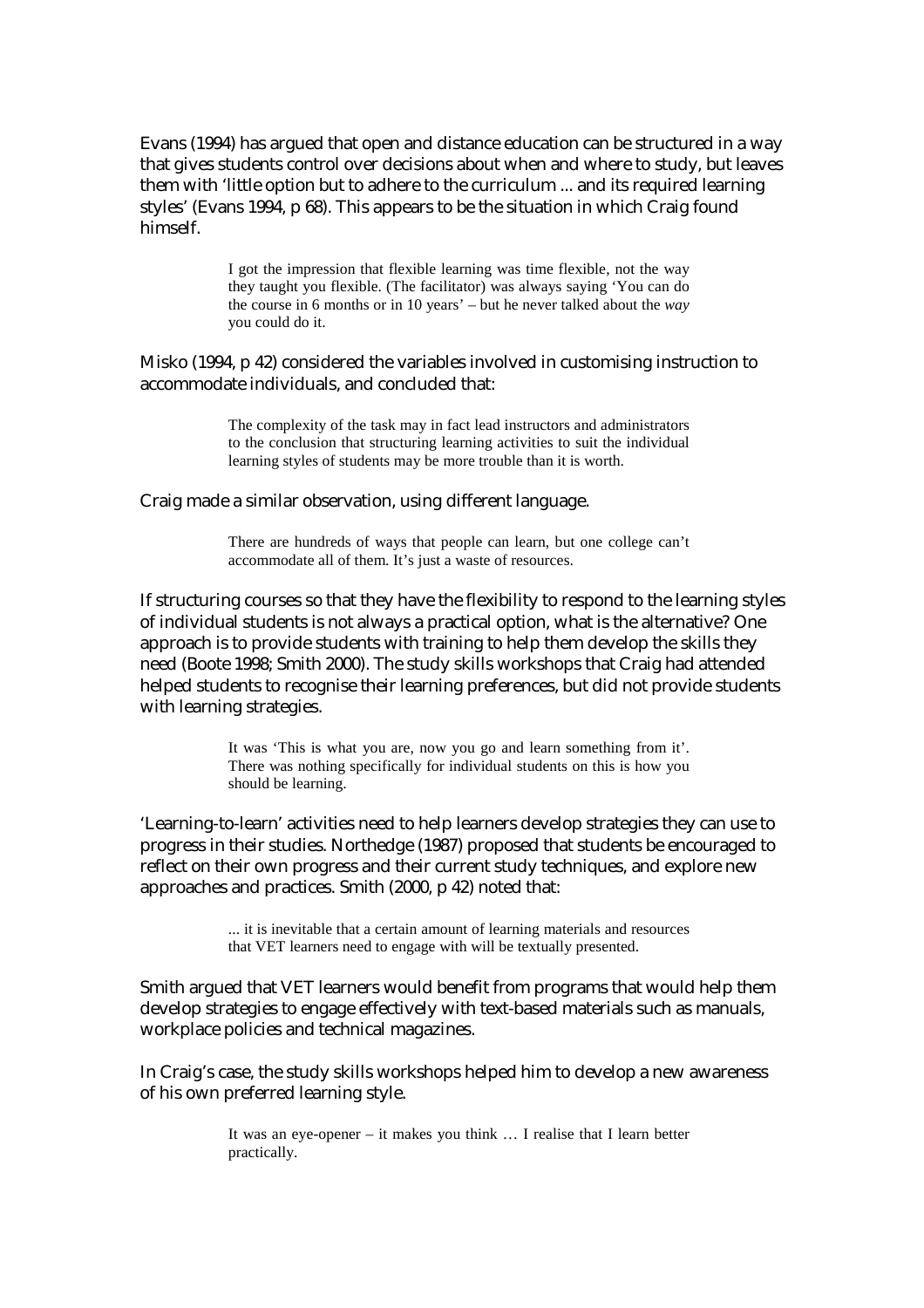But rather than helping him develop strategies to succeed in his course, this new awareness eventually provided a justification for Craig's decision to withdraw from the course and look for something different.

> I'm just going to let it go. It isn't the style I like to learn in ... This course is just not leading me in the direction I want to go.

### **Comments/discussion**

For both Keryn and Craig the decision to withdraw from their course was not attributable to a single factor, but was the result of several interconnected factors that built up over time. Both stories illustrate how some problems that can be quickly addressed in a face-to-face environment are much more difficult to resolve when the student is off-campus. Had Keryn been in a class complaining that she had 'already done a lot of this stuff', the result may have been some discussion of RPL or 'fasttracked' assessment. Had Craig been handed a timetable that showed class sessions that clashed with his work hours, one would have expected him to get a fairly immediate reaction. But both students were working at home, and neither approached staff at their institution to discuss the problems they were experiencing. This is consistent with the evidence from the literature that many students studying by flexible delivery are reluctant to contact institution staff until an issue has developed into a major problem (Fage 1987; McAlister 1998; Murphy and Yum 1998). By then, of course, it may be too late.

Woodley argued that 'today's 'open' and 'distance learning' schemes are obliged to take the matter of student progress very seriously' (Woodley 1987, p 54). Warner et al (1998, p 11) have stated that course providers need to take responsibility for addressing the high attrition rates in flexibly delivered courses.

Since 1995 the Australian National Training Authority has worked to:

... make the flexible delivery of vocational education and training a reality for all Australian learners. (EDNA VET Advisory Group 2000, p 7)

An important part of achieving this outcome is to develop a deep understanding of the students, their circumstances, and the barriers that many learners encounter in their attempts to successfully complete VET flexible delivery programs.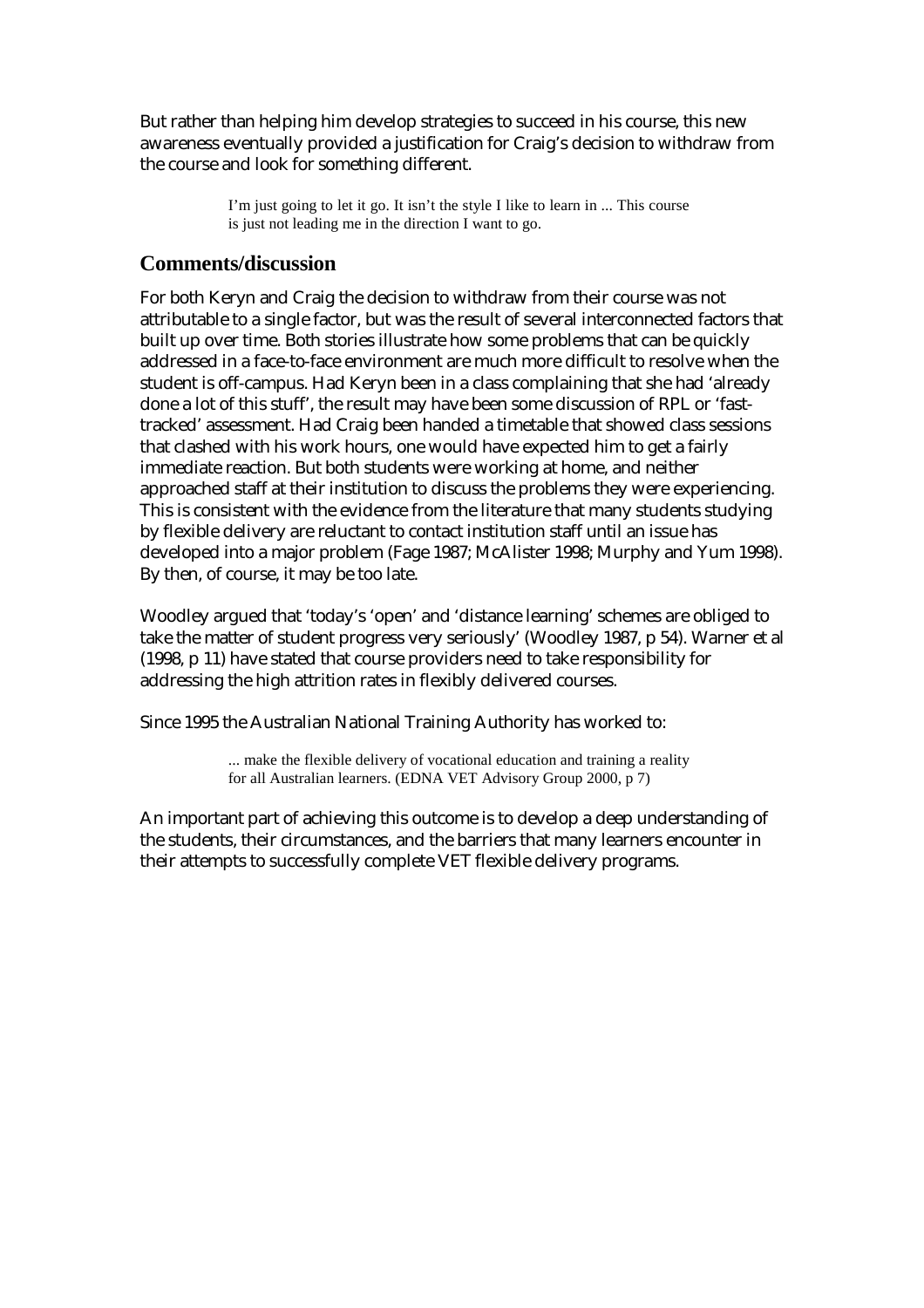#### **References**

Australian National Training Authority (1996) National Flexible Delivery Taskforce: Final report. Brisbane: Australian National Training Authority.

Boote J (1998) Learning to learn in vocational education and training: are students and teachers ready for it? Australian and New Zealand Journal of Vocational Education Research, vol 6, pp 59-86.

Calder J and McCollum A (1998) Open and flexible learning in vocational education and training. London: Kogan Page.

Cheung D (1998) Developing a student evaluation instrument for distance teaching. Distance Education, vol 19, no 1, pp 23-42.

Cornford, I R (2000) Learning-to-learn strategies: neglected aspects of lifelong learning policy formulation? Australian Vocational Education Review, vol 7, no 1, pp 9-21.

EDNA VET Advisory Group (2000) Flexible learning for the information economy: a framework for national collaboration in vocational education and training 2000-2004. Brisbane: Australian National Training Authority.

Evans T (1994) Understanding learners in open and distance education. London: Kogan Page.

Evans T and Smith P (1999). Flexible delivery in Australia: origins and conceptualisations. FID Review, vol 3, no 3, pp 116-120.

Fage J (1987) Foundation studies counselling and teaching – a case study illuminating the practice of integrated teaching and counselling for new learners. In M Thorpe and D Grugeon (eds) Open learning for adults. Harlow, Essex: Longman UK.

Flexible Delivery Working Party (1992) Flexible delivery: a national framework for implementation in TAFE. Brisbane: Flexible Delivery Working Party.

Grugeon D (1987) Educational counselling and open learning. In M Thorpe and D Grugeon (eds) Open learning for adults. Harlow, Essex: Longman UK.

McAlister S (1998) Maria's story – a student with 'low' qualifications withdraws from higher education. Distance Education, vol 19, no 2, pp 287-298.

Merriam S B (1998) Qualitative research and case study applications in education. San Francisco: Jossey-Bass.

Misko J (1994) Flexible delivery: will a client focus system mean better learning? Leabrook, Adelaide: National Centre for Vocational Education Research.

Misko J (1999) Different modes of delivery – does increased flexibility lead to better student outcomes? Paper presented at the fourteenth Biennial Forum of the Open